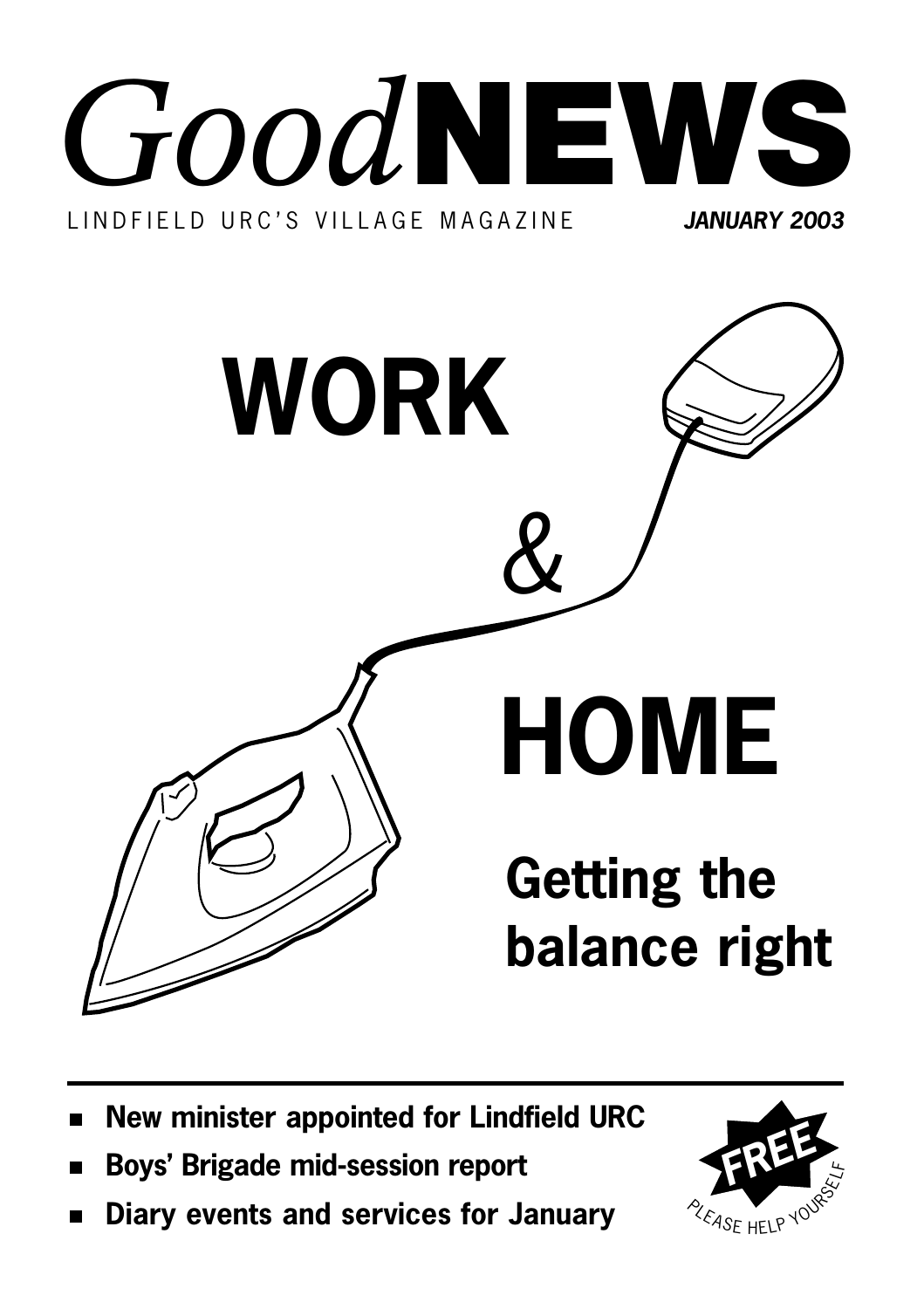# *Good***NEWS**

*This magazine is produced by: Lindfield United Reformed Church, 50 High Street, Lindfield, West Sussex RH16 2HL*

**Editor:** David Tingley <david@visualeclipse.co.uk> Tel: 01444 451024 **Editorial Oversight:** Hilary Shepherd

**Copydate** for the February 2003 edition is 12noon, Sunday 12th January 2003. All contributions should be given to the Editor by this time via Email or paper copy can be placed in the "GoodNEWS" pigeon hole at the rear of the church. Please ensure that you include contact details in case of query.

### **Directory**



**Minister:** Rev Colin Bones [from mid 2003]

**Secretary:** Mr Ron Goodenough "Downside" Stone Quarry Road, Chelwood Gate RH17 7LS Tel: 01825 740351; Fax: 01825 740157 Email: ron@rgoodenough.freeserve.co.uk

**Assistant Secretary:** Mrs Sue Waller 58 Queens Road, Haywards Heath RH16 1EE Tel: 01444 455047 Email: susanwaller@lineone.net

**Treasurer:** Mr Barry Piper

**Accountant:** Mr Ken Walden "Prisken" 1 The Cedars, Haywards Heath RH16 1UR Tel: 01444 458707 Email: prisken@btinternet.com

**Pastoral Assistant:** Rev Mike Gardiner 48 Finches Gardens, Lindfield RH16 2PB Tel: 01444 482559 Email: mike.g@virgin.net

*A list of serving Elders can be found in Who's Who?*

#### *Editorial*



**L ay down your turkey sandwich, remove the mince pie wrapper from the table and wash down that last lonely Twiglet with a mouthful of mulled wine! Right here is where you can, I hope, begin to contemplate the year ahead.** 

Ron leads us in gently with some wise words inspired from The Lakes. Reminding us that God will be our guide forever, if we let Him (**Page 1**).

Maybe you have some time to spare over the holiday period – or perhaps you are already planning on spending time in thought/prayer at the church on New Years Day. Whatever, don't forget your monthly Prayer Diary resource (**Page 2**) to assist you.

Our feature this month is all about trying to maintain a healthy balance between work and home life – Lesley Piper shares some of Rob Parsons' wisdom on **Page 4**, and a few kind souls help us get a broad picture of what 'normal' working hours mean (**Page 6**).

Nikki Taylor inspires (**Page 13**), Geoffrey Cocksedge informs (**Page 14**) and Fiona Tingley (mum to me!) encourages us (**Page 18**). Plus more besides...

Above all else, I pray that God speaks to you, and you to Him, throughout this new year. *David Tingley, editor*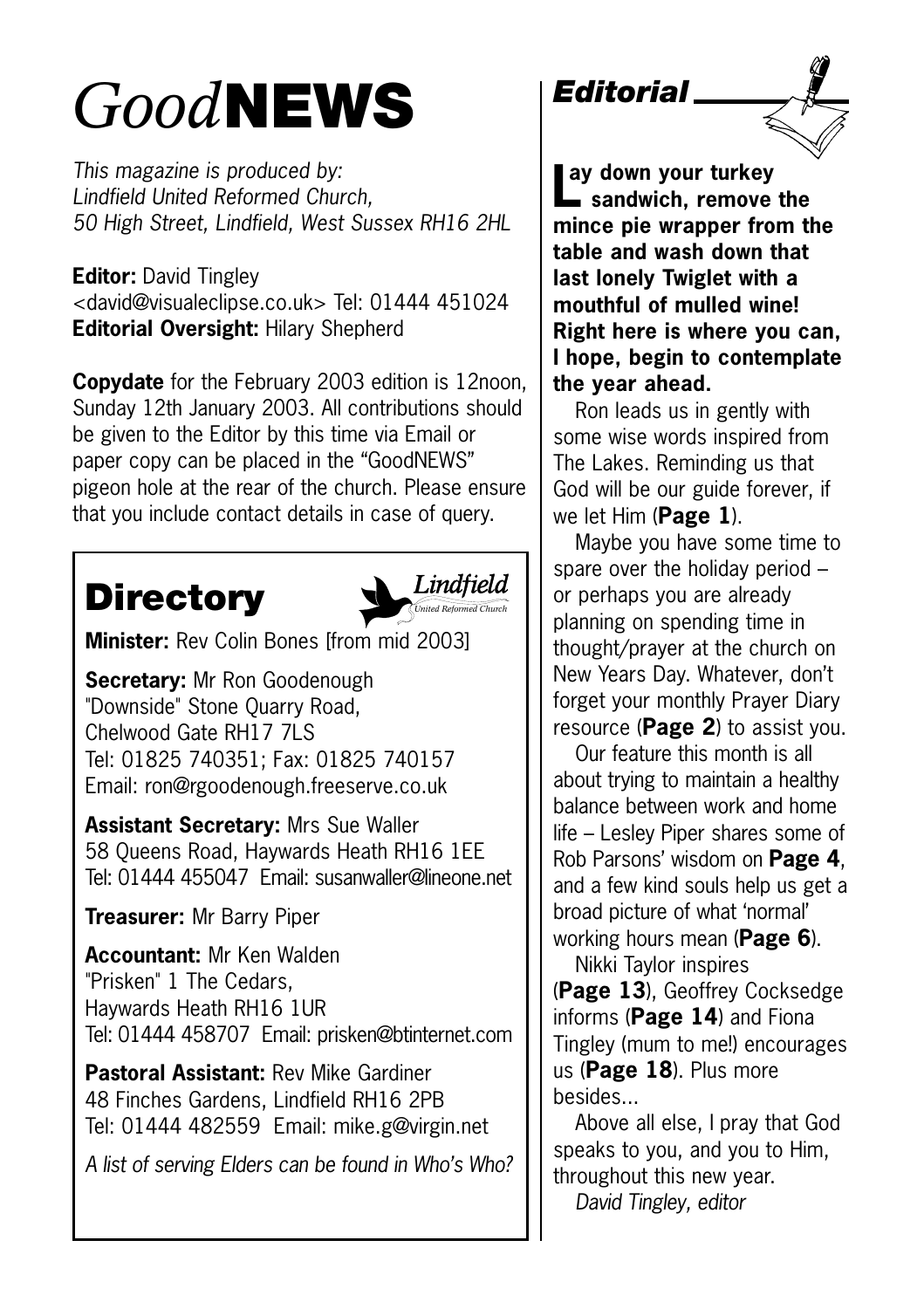## A resource for the journey

#### **Coming to the end of a year and starting a new one is inevitably a time for reflection and taking stock.**

One thing is certain; none of us knows what 2003 will bring. Many of us would have had plans for last year, some may have come to fruition, others didn't. Some things will have taken place in our lives that we didn't expect or plan, some pleasant and others painful. There are often lessons that can be learned as we experience life's journey.

A while back we were away on holiday, enjoying the beauty of the Lake District. We love walking and had gone off one day with all of our equipment; proper clothing, plenty of food and water, first aid kit, map (which I do pride myself in being able to read!) – you name it we had it!

For a few hours we were doing fine and we were only a mile or two from the finish. Then the path just disappeared. I knew the direction we needed to go so we pressed on – typical man! Soon the weather closed in and the light started to fade. Rather than risk being rescued the sensible thing to do (I was told) was to retrace our steps and take an alternative route back, which we

did. This meant that we walked a further 5 or 6 miles and arrived back just in time for bed.

What we really needed in addition to all of our gear, was someone who knew the way, who had been there before, who was familiar with the area. Then we wouldn't have had the problem. So often in life we think we can handle situations and circumstances.

A verse of the Bible that has been precious to Janet and myself over the years is Psalm 48:14 – 'This God is our God for ever and ever; he will be our guide even to the end'. Jesus himself promised to be with us 'even to the end of the age'. We may be confident and think we are well equipped but if we don't have the Lord Jesus to guide us day by day there will be the inevitable situation that we will not be able to handle or make sense of.

Maps and guidebooks are fine but when the sky grows dark and the path gets rough, our best resource is the guide Himself.

May God bless us individually and as a church as we seek to walk in step with Him throughout this coming year.

*Ron Goodenough, elder*

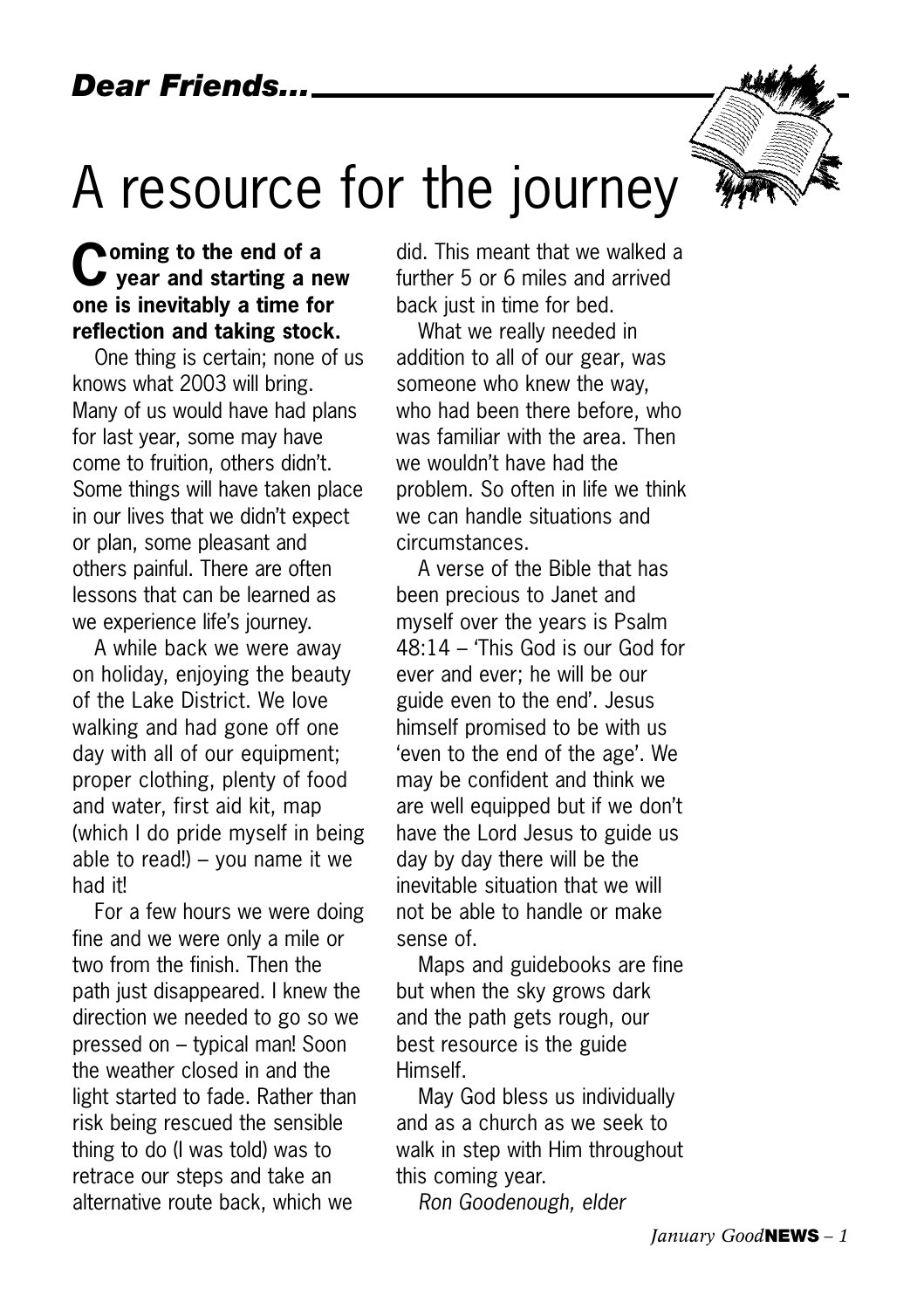|                                | Prayer Diary                                                                                                                                                                                                                                                                                                           |
|--------------------------------|------------------------------------------------------------------------------------------------------------------------------------------------------------------------------------------------------------------------------------------------------------------------------------------------------------------------|
|                                |                                                                                                                                                                                                                                                                                                                        |
| $rac{2}{5}$                    | • At the beginning of 2003, pray that the Holy Spirit<br>will fill us afresh.<br>• Pray that our worship may be to God's glory, and acceptable to Him.<br>• Uphold our worship leaders (David and Richard), and all who preach.<br>• Junior Church's 'Jigsaw' which will continue once a month.                        |
| NON<br>NON                     | • Thank God for 'Bytes', the new cafe for young people in Haywards<br>Heath and pray for it and for the youth workers involved.<br>• Ask God to help us to prepare for any change the new year may bring,<br>either in our personal or church life.<br>• Pray for our young people in Carpe Diem and the 14+ Group.    |
| EN                             | • Remember the Girls' Brigade – the girls, the staff and all those<br>who help.<br>• Pray for Stepping Stones and Janet Goodenough as she leads that<br>group of parents, carers and babies.<br>• Pray for those who are unemployed and their families.                                                                |
| WED                            | • Thank God for providing Colin Bones as our new minister-to-be.<br>• Please continue to seek God's will in the ministry of LURC.<br>• Our mission focus this month, Prison Fellowship.<br>• Pray for those caring for the elderly, at home, in hospital or in care<br>homes; in particular remembering Compton House. |
| THUR                           | • Ask God's blessing on 'Pop-in'; those who attend and for Carol Walters<br>and her team who minister to them.<br>• Pray that the House Groups may be opportunities for fellowship,<br>learning together, caring for each other and evangelism.                                                                        |
| $\bf \overline{\widetilde{K}}$ | • Pray for the Boys' Brigade, for a new captain and for more staff<br>required in the Junior Section.<br>• Remember the wider work of the URC in the Sussex East District and<br>The Southern Synod, of which we are a part.<br>Junior Church - all groups now using the new 'Roots' teaching material.                |
| こくの                            | • Please pray for all members/regular worshippers whose surname<br>begins with A & B. Take time to put names to faces by using the<br>photographs in the Concourse.<br>• Pray for all victims of violence, theft and mans' inhumanity to man.                                                                          |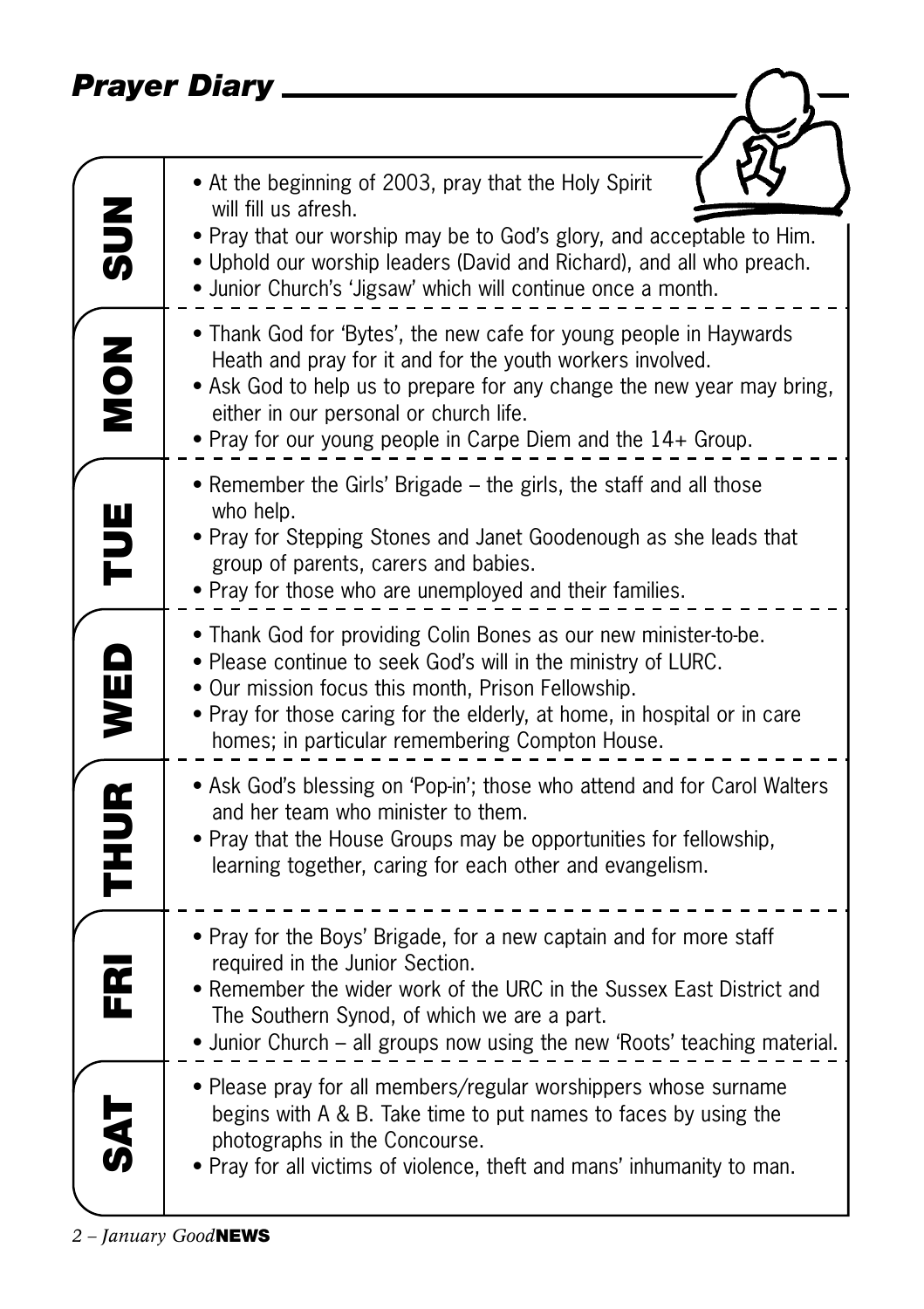## Pastoral vacancy filled – praise God!!

#### **Following our Joint Church Meeting with Balcombe URC on the 12th December most will now know that Colin Bones has accepted the call to be our minister.**

It's great to end 2002 on such a positive and exciting note. We praise God for His clear direction and the overwhelming love, unity and honesty that we experienced at our meeting. Colin, his wife, Catherine and their family will be moving to Lindfield later in the summer and we look forward with anticipation to their arrival.

In a letter from Colin after he received news of the Church Meeting he says that he was both "humbled and rather overwhelmed" and would "consider it a real privilege to come and serve among us."

He appreciates all that is going on at Lindfield and is "looking forward to bringing the gifts in ministry that the Lord has given him to lead, enthuse, inspire and serve to see our potential fulfilled to the glory of God. Catherine, too, is excited about finding her place in the body to serve and use the gifts that God has given her."

In the meantime let's continue to pray for Colin and Catherine and also the church at Canford Heath where he is currently the minister. They will be going through the same process that we have during this past year. We also need to pray for ourselves, maintain our unity and support for each other and to continue to focus our eyes on Jesus as we step out into 2003 and beyond with the challenges and changes that will inevitably come.

*Ron Goodenough, church secretary*

#### *Balcombe United Reformed Church*

**Bramble Hill, Balcombe, RH17 6HR Contact: Mrs Leonie Wren (01444 811253)**

Our main services are held at 11am on the first and third Sunday of each month and the children usually go out to Sunday School during the second part of the service.



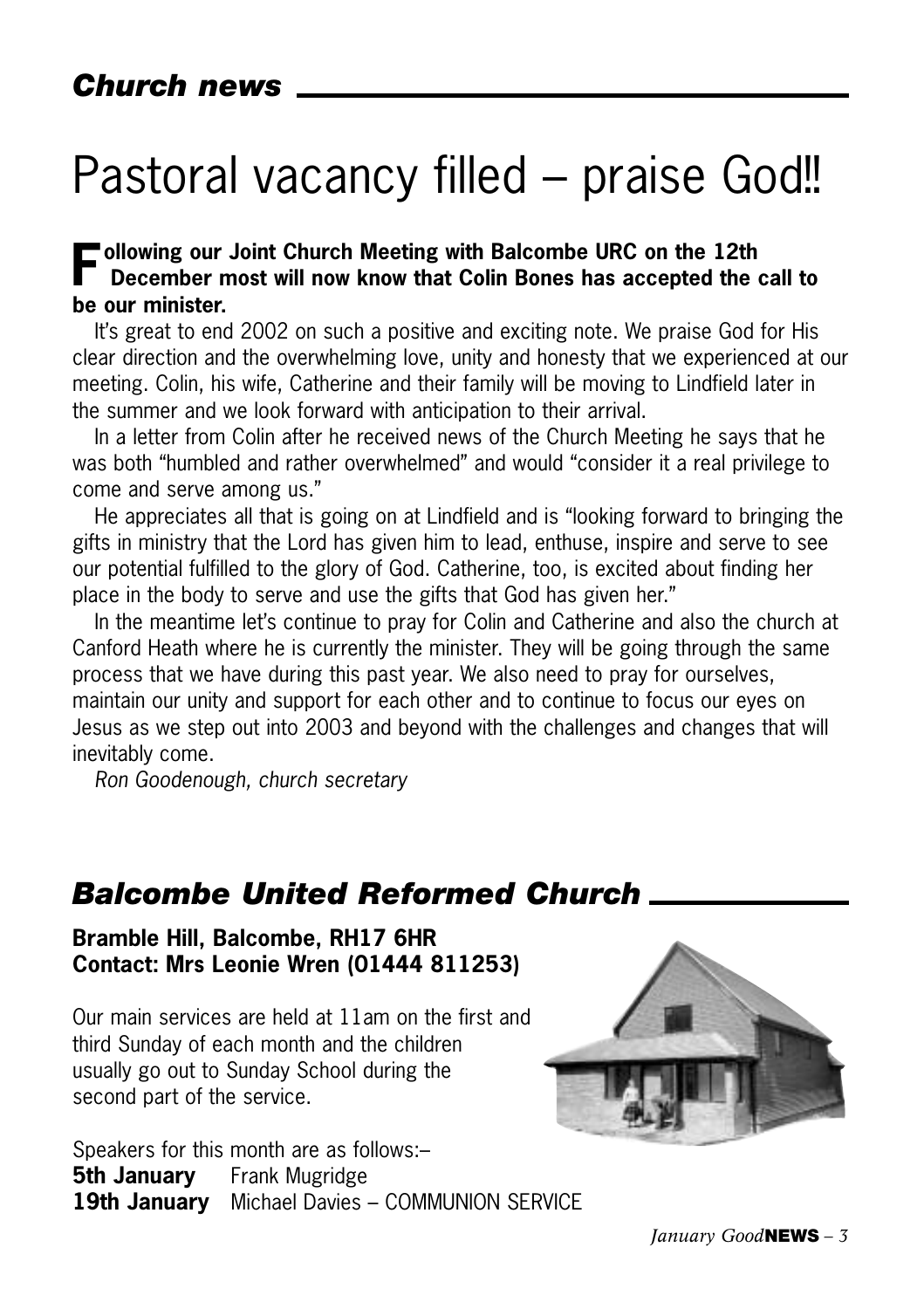**The 'season to be jolly' has now passed. In January the tradition points us to make one or two valiant resolutions to make for a better year ahead. As Vince Foster (a US lawyer) once said: "no-one was ever heard to say on their death bed, I wish I had spent more time at the office"! How are we at balancing home life and time at work? Lesley Piper reflects on Rob Parsons' book 'The heart of success'.** 

# **I'll do it, in a minute!**

**I** have just finished readi<br>this thought–provoking **have just finished reading book by Rob Parsons, and the main and immediate impressions I have are that you are made to reconsider your life at work and how it affects the rest of your life.** 

Do you have any other life outside of those hours committed to your job or career? Do you make time to enjoy being with your family, or do you just need those hours to sleep, to get you through the next day? You may earn enough cash to buy your children bigger and better toys, but do you watch them play with them? Are you there at the important moments in their lives?

The author refers to each chapter as a 'law' and in "Law 1" I found it very easy to relate to

an example about working longer hours than others. I think it is possible sometimes, as a manager, to feel guilty if you are ready to leave at the same time as everyone else, or if you leave before a fellow manager. The questions then come thick and fast... Do they have more to do than me? Am I doing my job well enough if they need to stay late and I don't? Is there something I can do to help them? Taking a day off is wonderful but an agony of decision – is there a good reason for my absence? Delegation is a good thing, but am I relinquishing my duties onto other shoulders?

"Law 2" is about giving people a feeling of self worth. As far as the company that I work for is concerned, I feel proud of the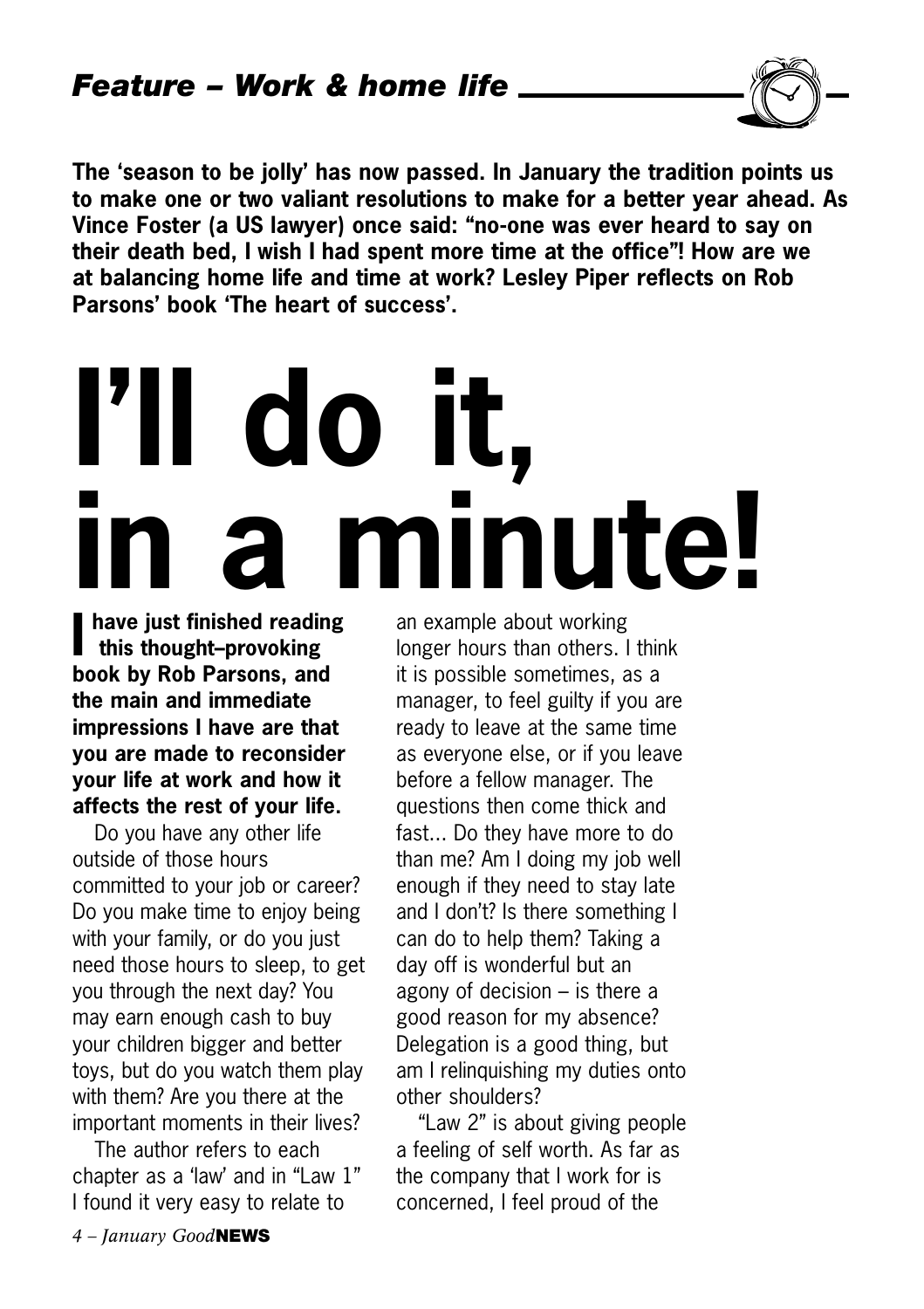training and care that is now given to the members of staff. We have gained an award for 'Investors in People' and hope that there is no one who feels that they work for an uncaring employer.

"Law 3" encourages us to discover those hidden talents in people so that they can be used to the best advantage, both personally and for that of the business. People need the freedom to dream in order to achieve their potential (Law 4), finding solutions to problems instead of difficulties. "Don't just dream – plant a seed" – if there is something that you

desperately feel the need to do, find the time and do it now. We all know how quickly time passes us by and we could look back and find that it is too late.

What do we do with the time that was once spent doing the washing by hand, or writing a letter instead of firing off a quick email? When your life seems to stretch endlessly into the future and you keep putting off things that could be done today, remember this quote from chapter 7. "When she was 115 years old Jeanne Calment was asked how she saw the future. Her reply was 'very, very short'."

How much longer have we got to make a mark in our business, our church, our family? Will we be remembered for being there when we were needed or will people say "I don't remember them"? *Lesley Piper*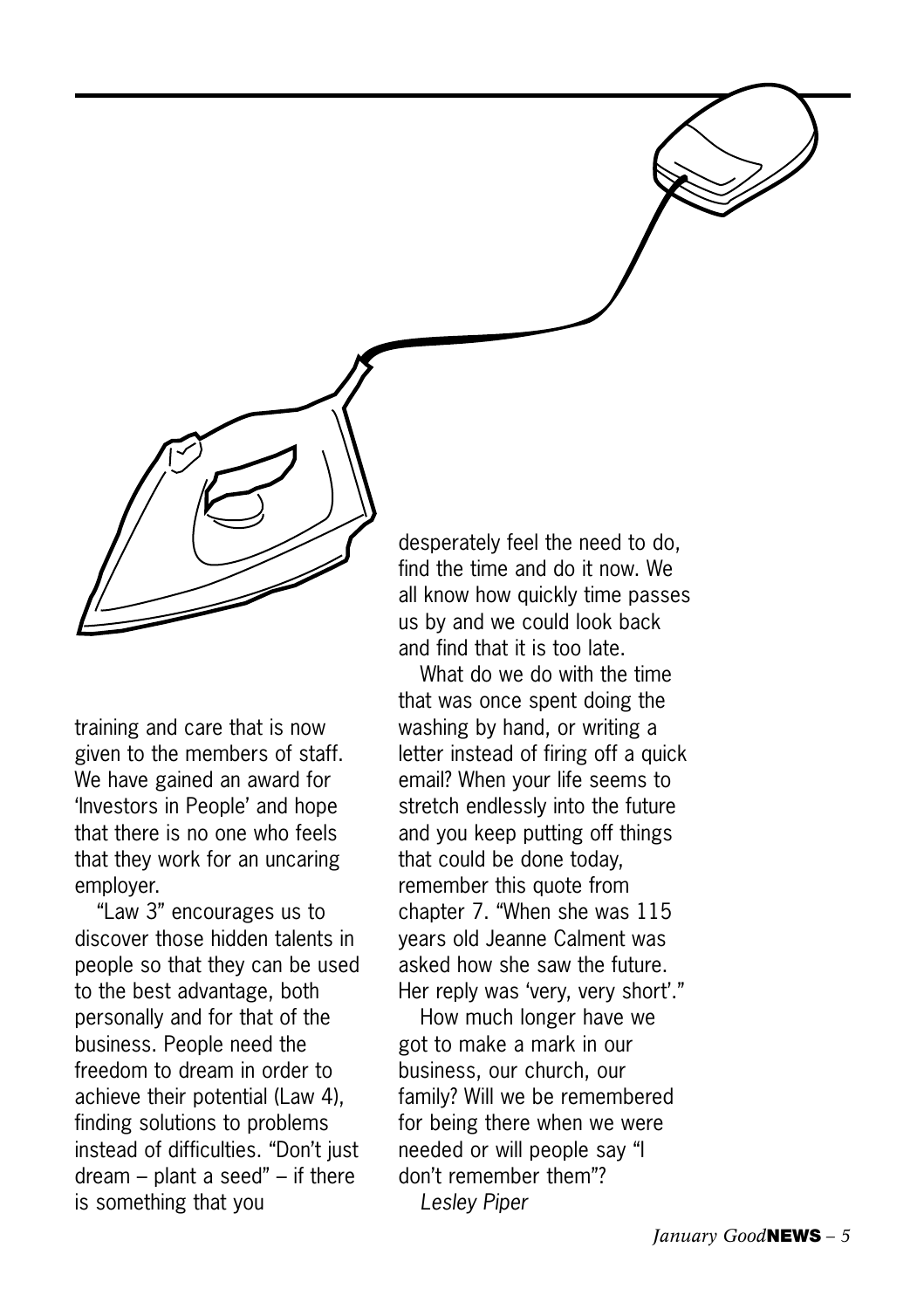#### *Feature – Work & home life*

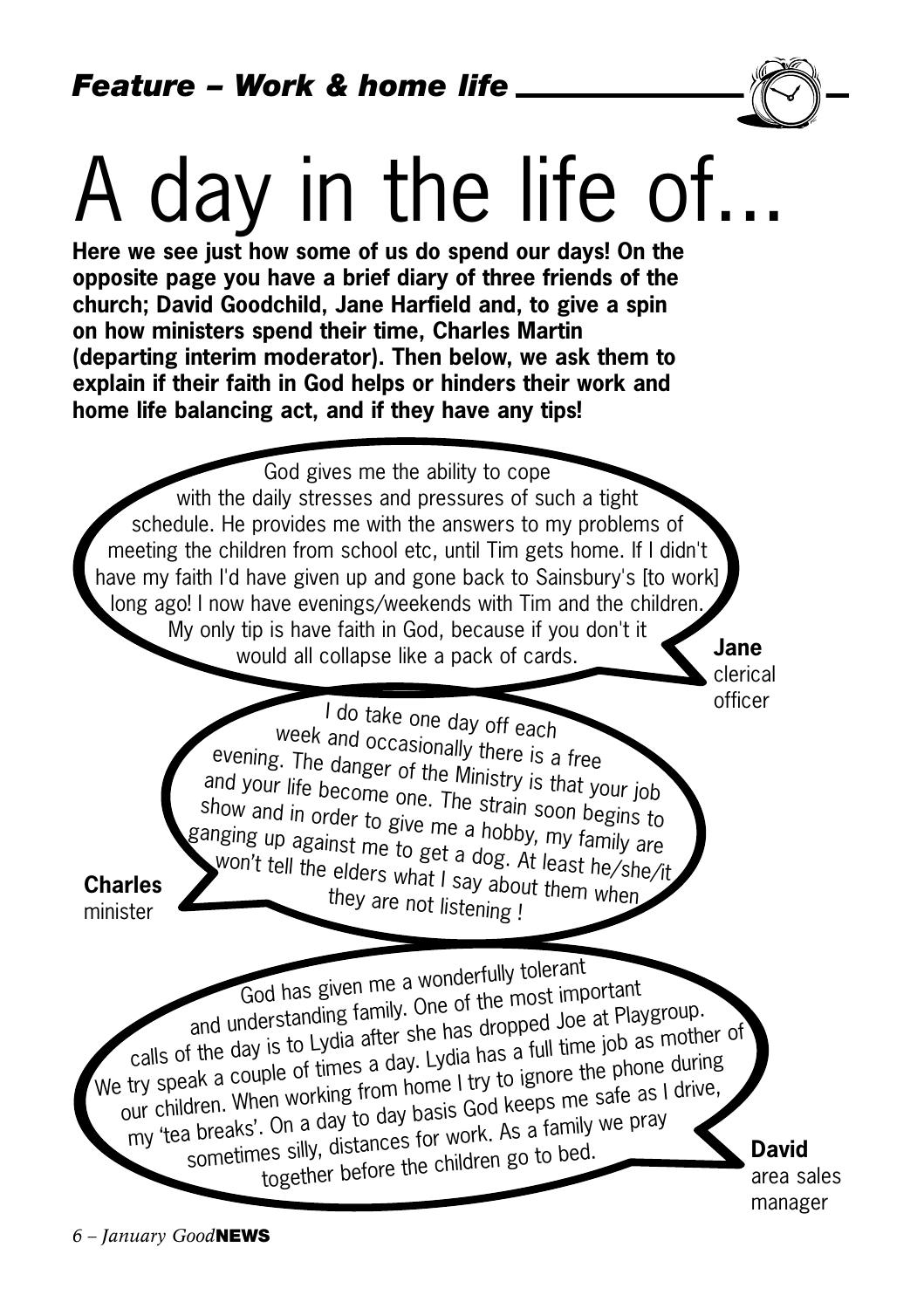| 0530 Wake.<br><b>0600 Pray.</b> | outside the church and<br>they drop in for a chat | $\overline{\phantom{a}}$ catching up with paper<br>work / preparing for |
|---------------------------------|---------------------------------------------------|-------------------------------------------------------------------------|
| <b>0700</b> Breakfast           | and a coffee.                                     | evening meetings.                                                       |
| with wife.                      | 1045 Minister's team                              | 1800 Supper from                                                        |
| <b>0720</b> Leave house, get    | meetings.                                         | microwave in church.                                                    |
| stuck on A27!                   | <b>1130 Visit to</b>                              | <b>1930</b> Meeting.                                                    |
| 0745 Arrive at office at        | play-groups / time for                            | 2200 Home time.                                                         |
| Hounsom Memorial                | people etc.                                       |                                                                         |
| Church in Hove.                 | 1200 Sandwich lunch.                              |                                                                         |
| 1000 Folk know when I           | 1300 Snooze time.                                 |                                                                         |
| $\mathbf{I}$ am in the office,  | 1400 Afternoon spent in                           |                                                                         |
| because my car is               | visits / sick communions                          |                                                                         |
|                                 |                                                   |                                                                         |

**0640** Tim wakes me before he goes to work. **0700** Wake children, wash, dress and feed them. **0830** Take children to school. **0900** Take Kieron to playschool. **0915** Go shopping.<br> **1030** Get home, un<br> **S** shopping, make<br> **S** sandwiches for luncle **1030** Get home, unpack shopping, make sandwiches for lunch and get ready for work. **1130** Pick Kieron up from playschool. **1145** Take Kieron to friend's house. **1200** Have lunch. **1245** Go to work. **1300** Start work – pulling files, being at admissions window & dealing with telephone calls and the ''bleep'. **1620** Do the post. **1800** Sign out keys and go home. **1815** Arrive home, see the children, have tea and help put the children to bed. **1945** Get changed and go out to play darts with Tim. **2330** Get home and go to bed.

**0600** Wake up. **0715** Leave the house. Drive to Paddock Wood (Kent) for 0815 to collect some products for installation in the Vale of Glamorgan tomorrow. **0830** Leave Paddock Wood for Strensham (Worcestershire) for a meeting with a key client.

**David**

**1300** Heading off to a site visit with a client and contractor in Cirencester (Gloucestershire). **1500** Site visit: made some notes and reported back to both missing parties. Head off to Barry in the Vale of Glamorgan. **1830** Arrive at my hotel

in Barry. Unfortunately my

son, Joe, had just gone to bed, so missed saying goodnight on the phone. **1930** Night visit to site in preparation for tomorrow's works. **2100** Dinner with client. **2230** Back at my hotel. I call Lydia to see how her day was and to say night night. After that I go to sleep.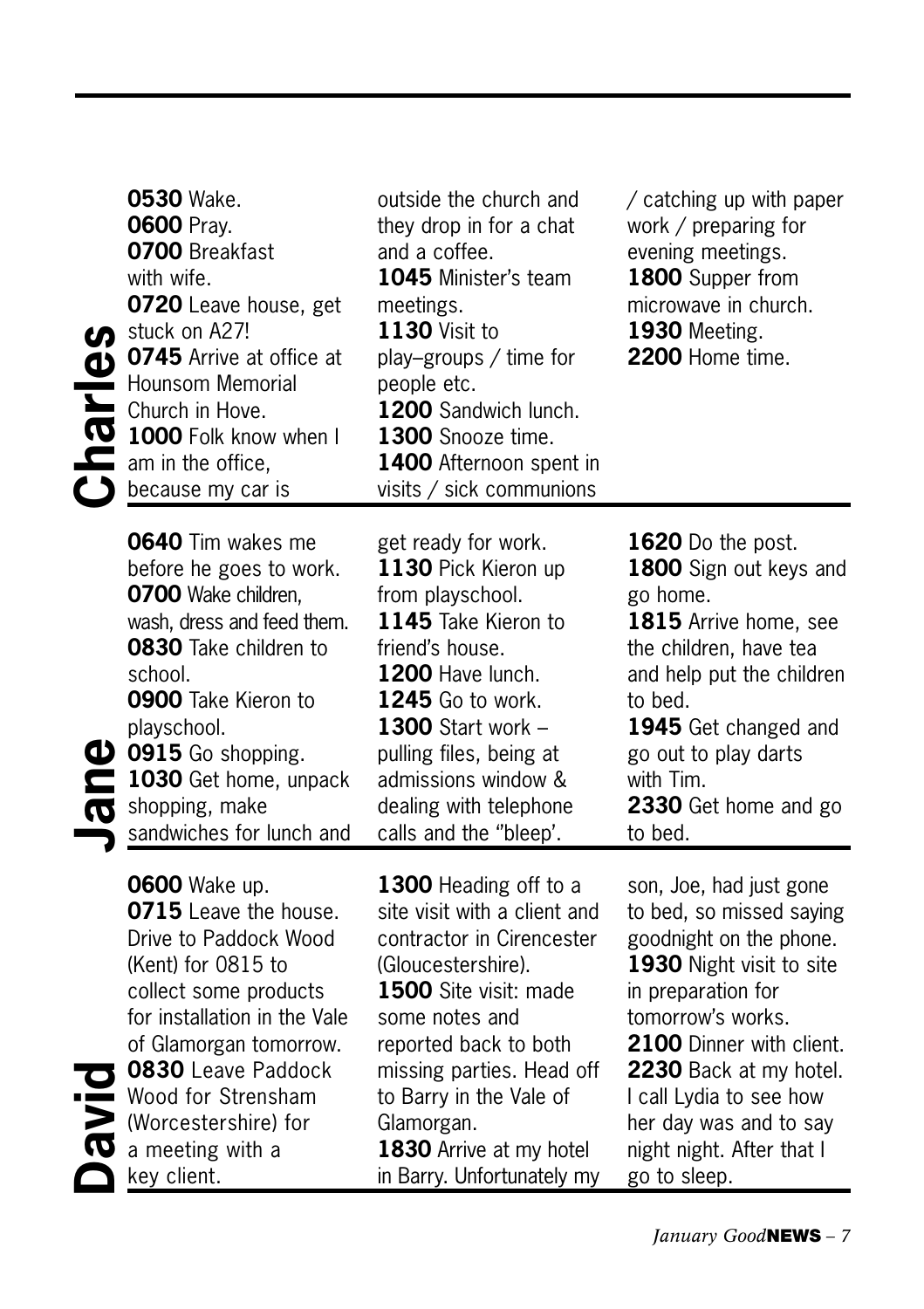# I'm a celebrity, I'm sorry!

When former world champion boxer Nigel Benn appeared on a charity reality TV show shown on ITV1 during September last year, he came across as an unforgiving bully. In an interview with Martin Saunders, he had the chance to apologise for his actions.

Benn explains "I came back and thought – the show hasn't changed me. And the Lord said 'hey, watch that video of you.' I watched it and said 'Wow! Please, that's not me! It's got to have been the editing... it must have been'!" He continues, "They didn't want to show me reading the Bible to Darren – they wanted to show me in conflict instead". But he admits he took the bait, and since returning to full calorie rations, he got the chance to apologise on 'This Morning'. "I apologised to my Christian brothers and sisters, I didn't want to come out with any feeble excuses. I'm sorry Lord. And He's heard my cry, and that's why I've still got a smile on my face, because He's in my corner."

Source: Christianity and Renewal Magazine

#### **Jailed charity worker freed**

Deaf charity worker Ian Stillman has been released from prison two years into a ten-year sentence for drug smuggling in India. He was released on health grounds but has not been acquitted, the Foreign Office told BBC News Online.

The Indian authorities had come under increasing pressure to free Mr Stillman, who is deaf, has an artificial leg and diabetes.

Source: www.bbc.co.uk

#### **Change of heart in Zimbabwe?**

The Zimbabwean government has announced, in an apparent change of heart, that it will spare church farms that had been listed for compulsory acquisition under its controversial land reform programme. A government minister told church leaders that the church properties had been listed by mistake, said the Rev Trevor Manhanga, president of the Evangelical Fellowship of Zambia.

### Fair deal at the checkouts?

Recent research from National Opinion Polls looked at the question: "Are we a nation of supporters or cynics?" The survey, on behalf of Traidcraft showed that while the overwhelming majority of people agree with fair trade in principle, only one fifth currently follow this through when shopping.

Source: Christian Herald – the UK's only inter–church weekly. Subscribe on 01903 602100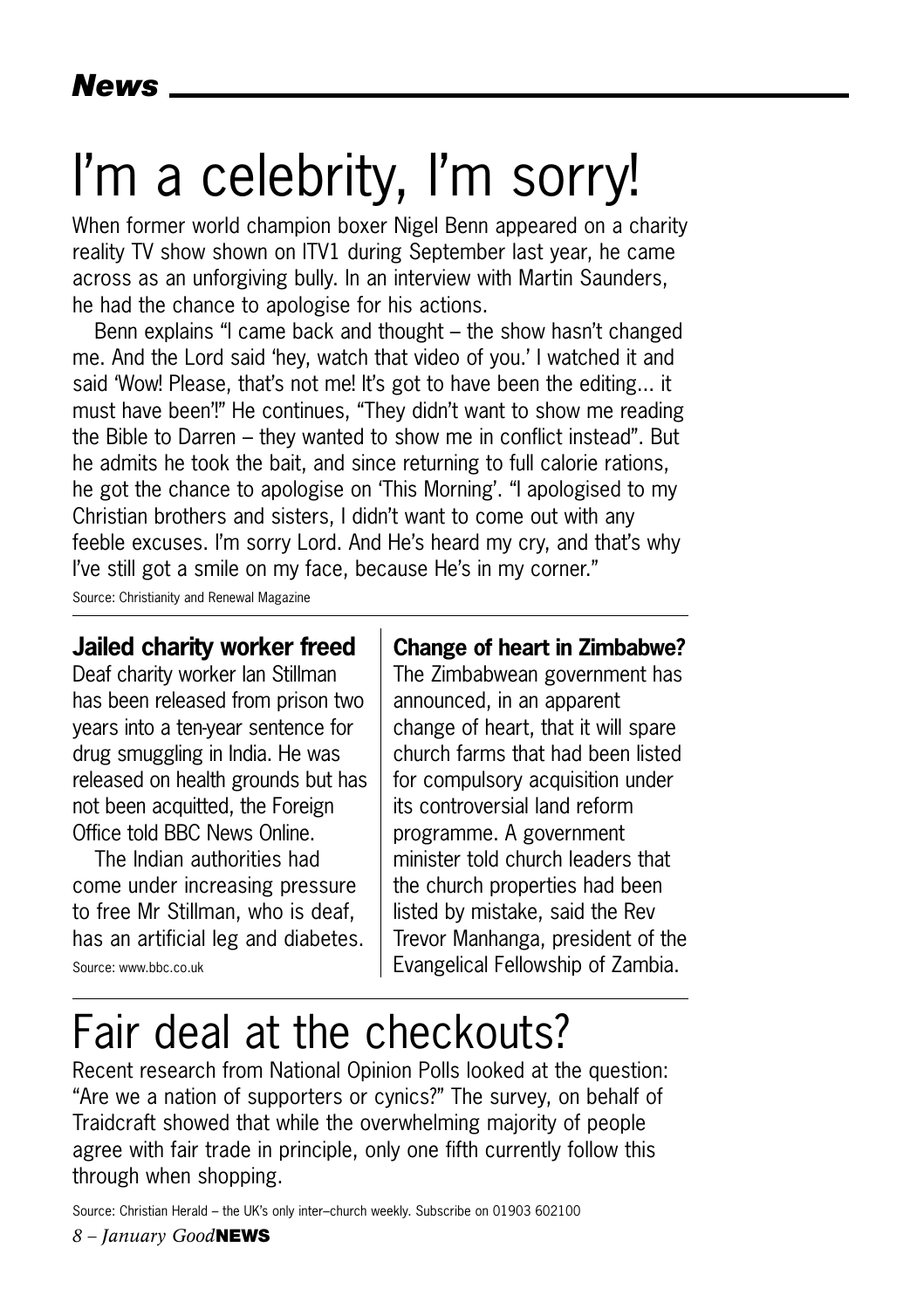#### **Jo and Paul Bloxham** and

family would like to thank all their friends at Lindfield URC for their prayers and support on the passing of Jo's mother, Wendy Musson, who greatly appreciated fellowship at the Friday lunches.

**Brenda Tuppen** would like to thank the church for the beautiful flowers received recently, when she was unable to get to church. The prayerful thoughts and continuing care and concern and practical help of so many people are deeply appreciated. Brian and I feel so pleased to be members of such a loving and caring fellowship.

HOT OFF THE PRESS – **Ian Stillman** has been released. Your signing of the petition at our Prisioner Sunday and your prayers have worked. Praise GOD!

**Greetings** to all my friends in Lindfield from **Dickie Twort**. (If you wish to receive the latest Prayer Letter from Dorca, please see John Barling).

#### **The Fellowship**

We meet next at 2.45pm on 22nd January when our speaker will be the Rev Michael Davies. He will be talking to us about '30 years in the Ecumenical Jet-Set'. Tea and biscuits will be served at the close of the meeting. All visitors will be made welcome.

#### **Teddies for Tradegies**

Thanks to all who have contributed to making teddies at Lindfield and Haywards Heath URC's. This year's tally is about 250. They appear from time to time on television in various parts of the world in the hands of deprived children. *Gladys Porter*

#### **Thank you from Cascaid in Romania.**

I received your cheque for £1000 this morning – what a fantastic surprise! It is a wonderful gift, and it's just marvellous the way Lindfield has supported us so consistently over many years – especially as your outward–looking vision connects you to so many other places as well.

We cannot for the foreseeable future import items into Romania, and are not collecting clothes. Accordingly our plan has been to give to Dorca whatever cash donations we can, in lieu of what we would have spent on transporting the clothes and other items. So your money has come at a perfect time. It will be an enormous boost to Misu and the gang – not only practically, but psychologically too. *Dickie Twort*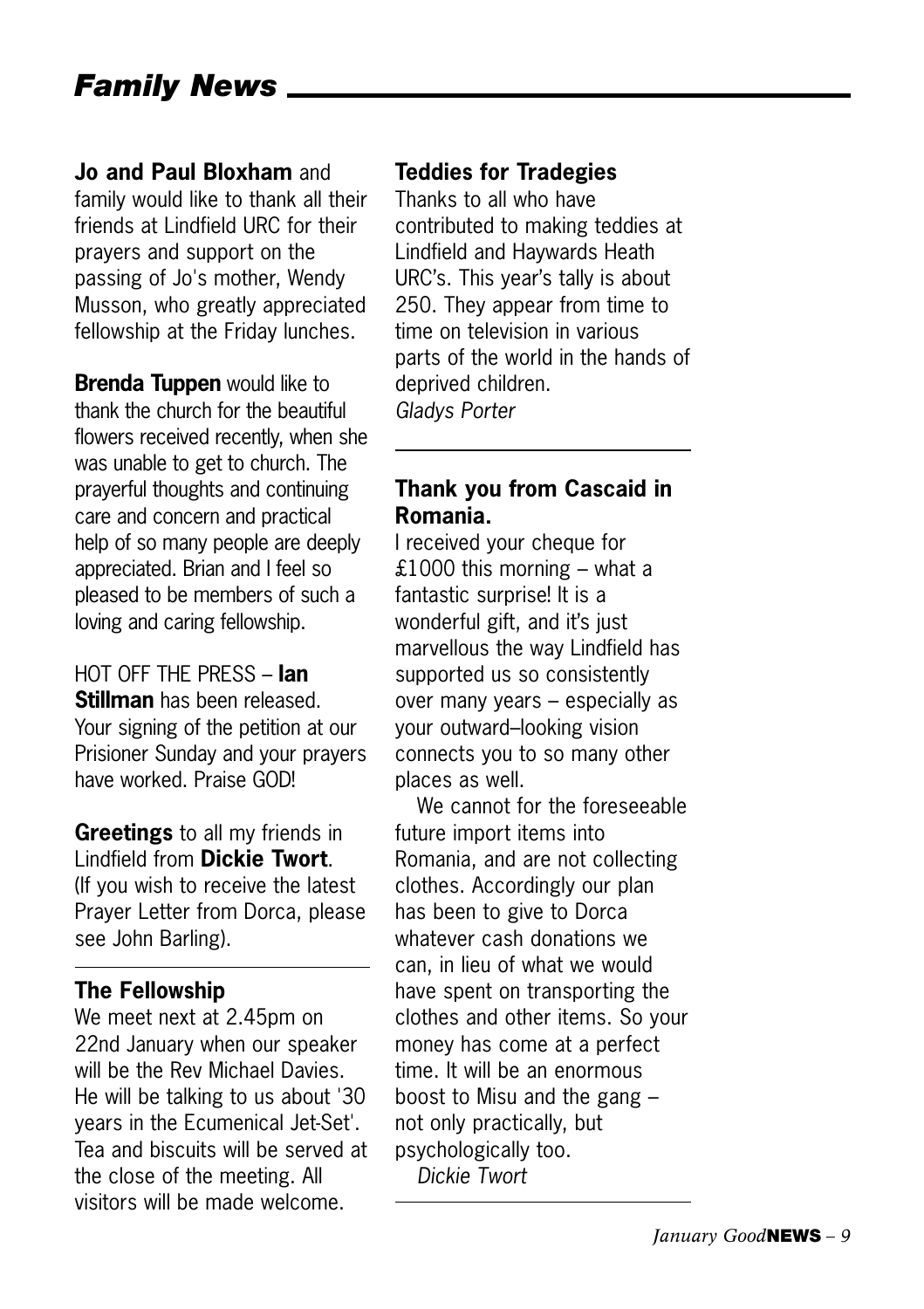| 1st<br>Wednesday | 10am-noon<br>Church open for prayer                                                                                                                                                          | 16th<br>Thursday              | House Groups week                      |                                                                                                                                               |
|------------------|----------------------------------------------------------------------------------------------------------------------------------------------------------------------------------------------|-------------------------------|----------------------------------------|-----------------------------------------------------------------------------------------------------------------------------------------------|
| bth<br>Sunday    | <b>9.30am</b> Richard Walters<br>& Ron Goodenough<br>11.0am Ron Goodenough<br><b>6.30pm</b> David Walters                                                                                    | .9th<br>Sunday                | Cavan Wood                             | $9.30$ am Communion –<br><b>Richard Walters &amp; Charles</b><br>Martin (interim moderator)<br>11.0am Charles Martin<br>6.30pm David Nibloe & |
| 8th<br>Wednesday | 12.30pm Lunch<br>Fellowship                                                                                                                                                                  | 22 <sub>nd</sub><br>Wednesday | 2.45pm<br>7.45pm                       | The Fellowship<br>Elders' Meeting                                                                                                             |
| 9th<br>Thursday  | <b>Church Meeting</b><br>8.00pm                                                                                                                                                              | 23rd                          |                                        |                                                                                                                                               |
| 10th<br>Friday   | 12.30pm Lunch                                                                                                                                                                                | Thursday                      | 8.00pm<br>Meeting                      | <b>Monthly Prayer</b>                                                                                                                         |
| .2th             | Fellowship                                                                                                                                                                                   | 25 <sub>th</sub><br>Saturday  | 7.15 <sub>pm</sub>                     | 'In Touch' Dinner                                                                                                                             |
| Sunday           | <b>9.30am</b> Richard Walters<br>& Stuart Dew<br>11.0am Stuart Dew<br>12noon<br>Copy Date for<br>February 'GoodNEWS'<br>6.30pm Communion -<br>David Nibloe & Steve<br>Fisher (Tonbridge URC) | 26th<br>Sunday                | & Martin Hall<br><b>Michael Davies</b> | <b>9.30am</b> Richard Walters<br>11.0am Communion -<br>6.30pm Jeremy Heath                                                                    |

Happy? Got anything to share from Christmas? Prayer answered? Has God spoken to you in a powerful way?<br>Have you been challenged by a recent sermon? Become a Christian? Read any particularly helpful verses from the Bible? Read a really helpful book? Have you been challenged by a recent sermon? Become a Christian?

**If you have something to share which may help or amuse the rest of us, why not submit it to GoodNEWS – February copydate is noon on 12th Jan.**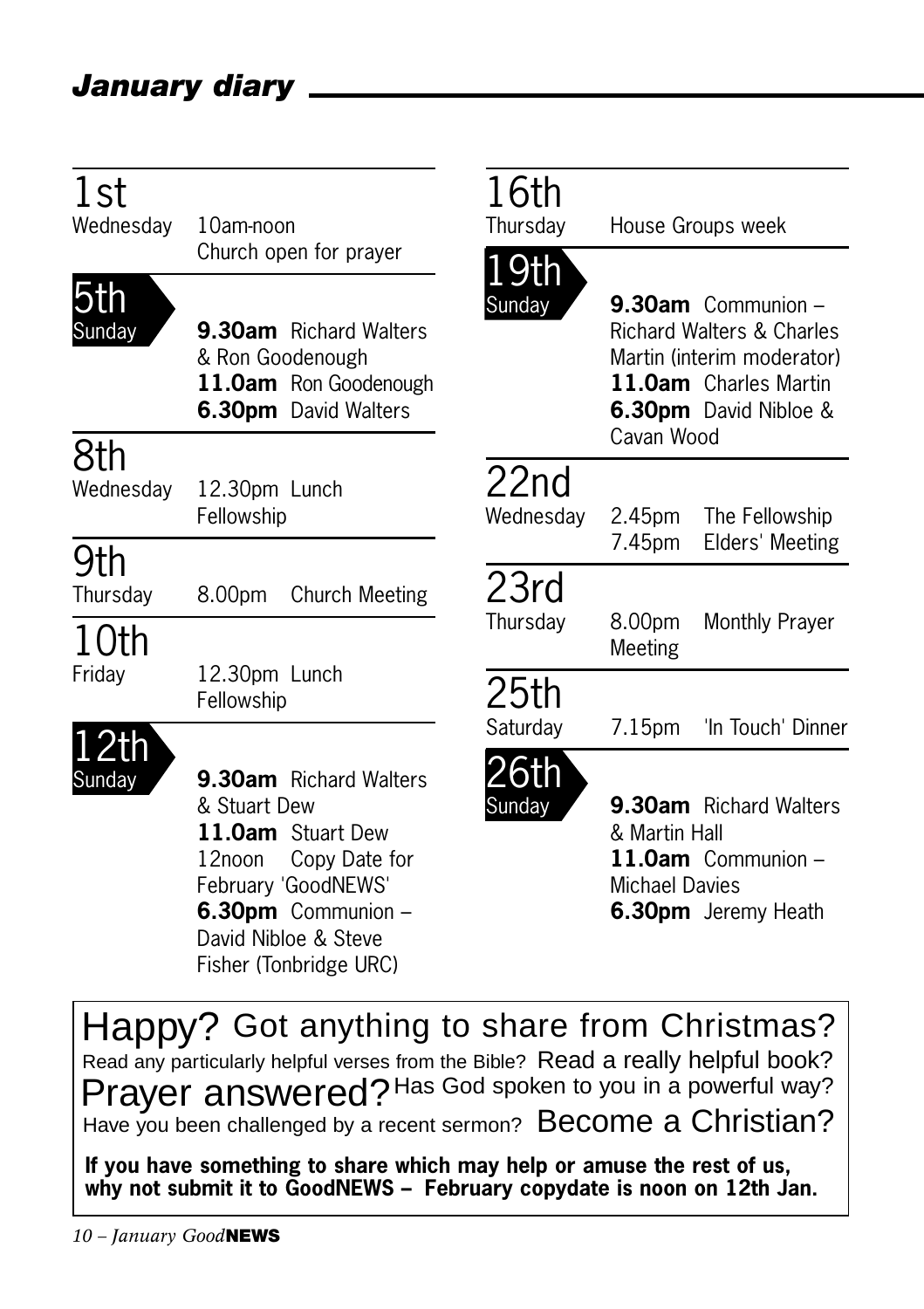

*Our church is open 7 days a week – whether you want to pray quietly alone, have someone pray with you or just talk! You are welcome.*

#### **Mon–Sat 10am - 1pm Sunday services**



This church, 10-12noon New Year's Day.

**A place to think.**

### Sunday services explained...

The **9.30am service** is an opportunity for all age groups to join in a relaxed informal time. There is a crèche, and after about 20 minutes children and young people up to age 14 go out to their own groups on most Sundays.

**Coffee** is normally served between the morning services and after the evening one.

The **11.00am service** is usually more set and formal.

At **6.30pm** it is sometimes a celebration, sometimes a quieter ministry time and sometimes an open communion service or something quite different!

**Personal prayer** is available after every service. Prayer requests and brief statements of praise for answered prayer can be put in the red book on the concourse table. We can also offer personal prayer ministry at home or in hospital.

#### We **do not take up an offering** during the services, but all those wishing to give are invited to place a gift in one of the bowls at the doors before or after the service. Thank you.

Cassette **recordings of services** can be borrowed free from the church.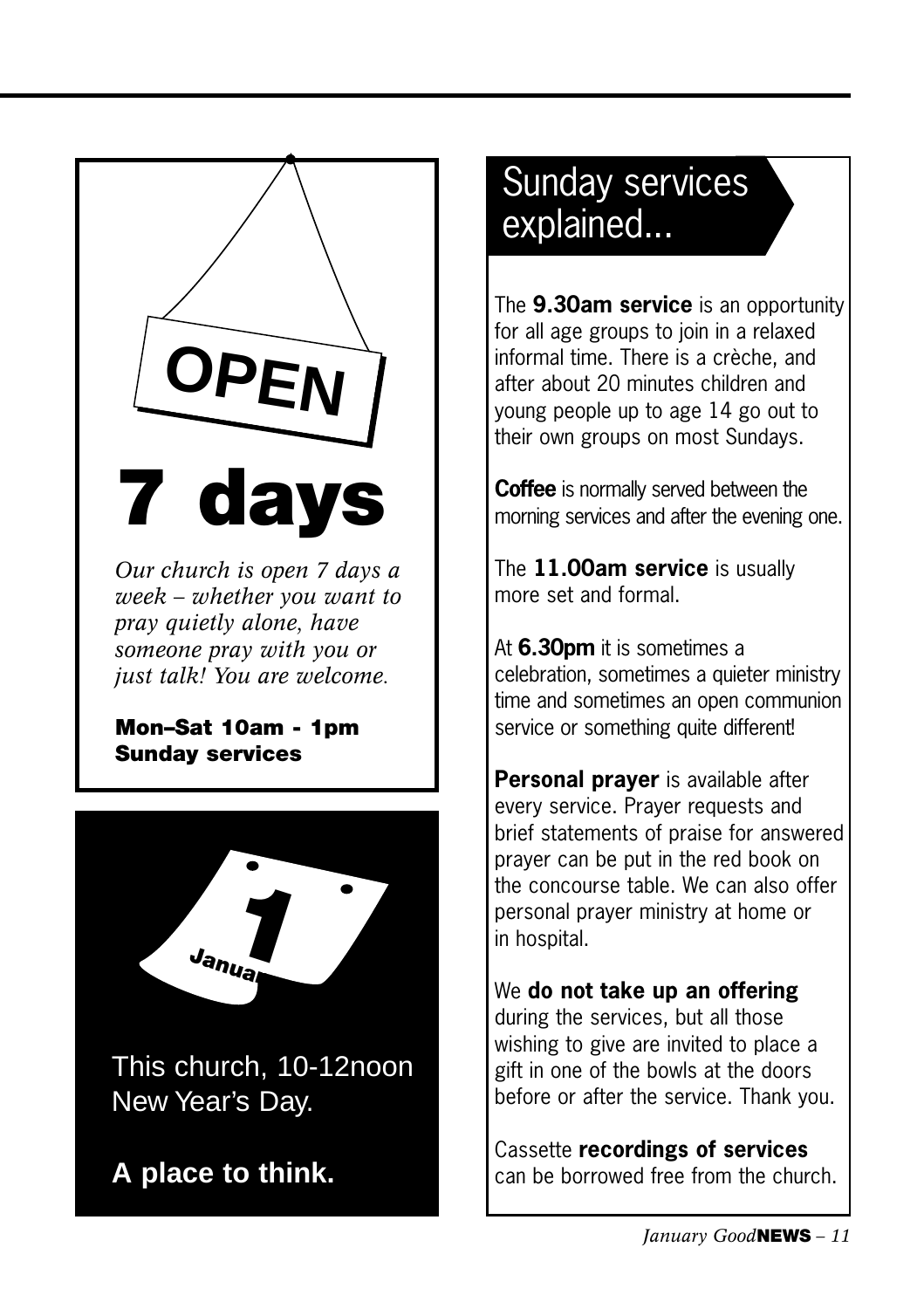# Prison Fellowship

**At any one time there are as many as 100,000 children in England and Wales who have a parent or parents in prison."** "

This is a heart wrenching statement from the Prison Fellowship whom we are supporting this month.

The seed for the formation of Prison Fellowship was sown when, in 1974, Charles Colson, Special Counsel to USA President Richard Nixon, went from presidential circles to a seven–month prison sentence for his part in the Watergate conspiracy. On his release, Charles founded Prison Fellowship to support the sort of offender he now knew more about from personal experience.

Prison Fellowship is now an ecumenical prison–outreach movement of Christians committed to breaking the cycle of crime through personal involvement with prisoners,

ex–prisoners and their families in over 80 countries.

In England and Wales there are over 130 prison establishments and over 100 of them are visited by Prison Fellowship groups. There are over 50,000 prisoners at any one time and over 30,000 of these are contacted by volunteers from Prison Fellowship. This is great news but there is more to do and this is where YOU can help. Please visit the Missions Notice Board this month and take an information sheet so that you may PRAY for Prison Fellowship. Please take an envelope and GIVE to Prison Fellowship. Please GO and help Prison Fellowship, if God is prompting you to do so.



**PRISON FELLOWSHIP** A Christian Ministry to Prisons

Registered Charity No. 279446

#### **Thank you from Project Ruth**

Thank you very much for the cheque for £1000, this is very much appreciated, and please express our thanks to the church members and friends. It is good to hear of the interest of your church in the work of Project Ruth and to know that some of your members have been out to the school in Romania. Thank you once again for your interest, prayers and support.

(If you wish to know more about Project Ruth, please contact Aubrey Derham. You may remember Ron Goodenough and John Barling visited the project some years ago.)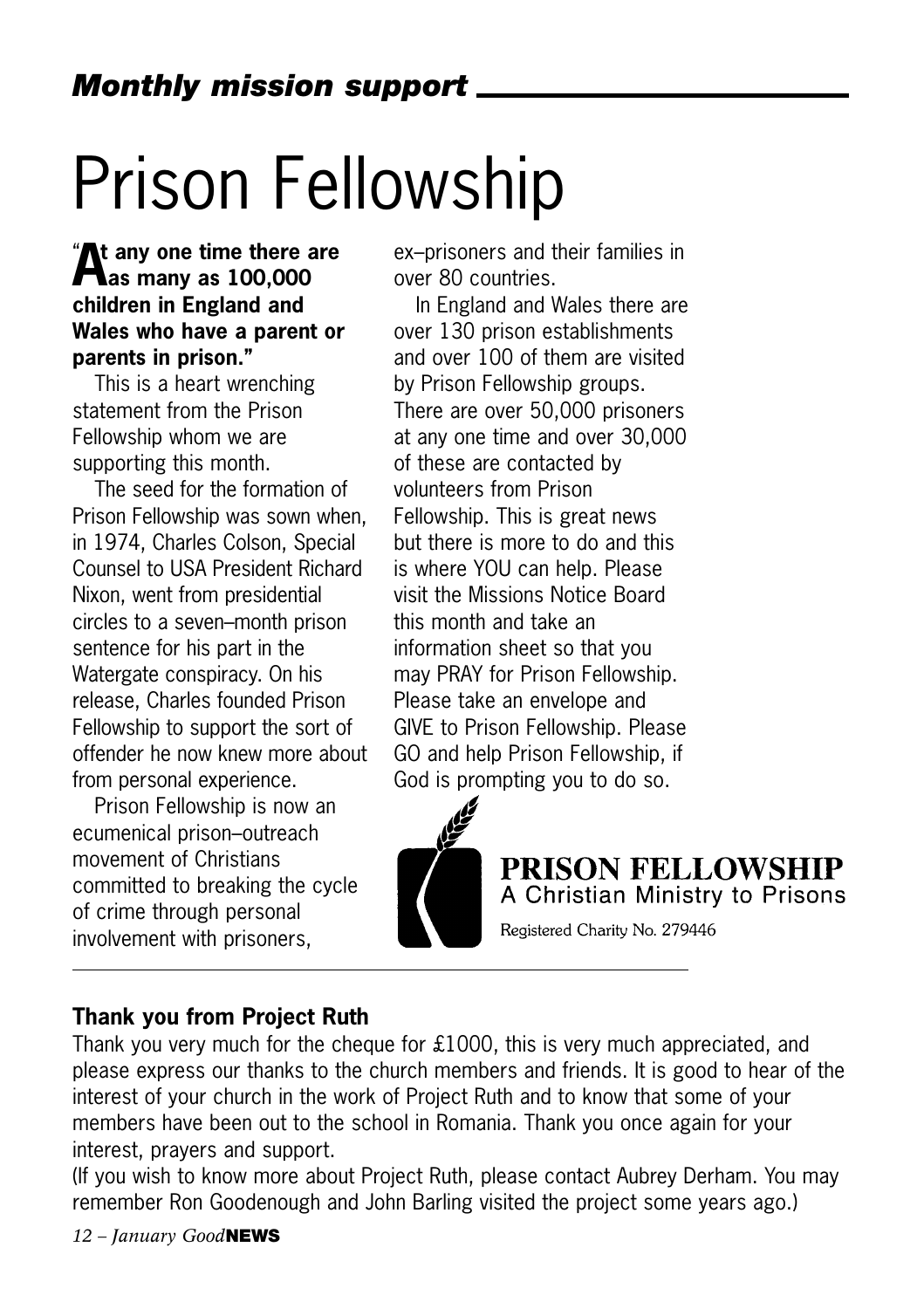*My world*

taylorn@ mercyships.org

Missionary tales by Nikki Taylor

### **Mission giving for 2002**

It is thought that last year's total financial gifts to missionary charities will be over £20,000 from Lindfield URC. This figure includes personal 'restricted' giving for specific charities (through monthly missions etc).

| <b>Bible Society</b>             | 500     |
|----------------------------------|---------|
| Cascaid Trust - Dorca            | 1,000   |
| Christian Aid                    | 86      |
| Christian Witness to Israel      | 236     |
| <b>Council for World Mission</b> | 487     |
| FEBA                             | 600     |
| Interserve                       | 500     |
| Mercy Ships - Nikki Taylor       | 480     |
| Open Doors                       | 750     |
| Operation Mobilisation:          |         |
| Dave and Pam White               | 960     |
| <b>OM India Child</b>            | 1,500   |
| <b>Operation Mercy</b>           | 600     |
| People International             | 480     |
| Project Ruth                     | 1,000   |
| Release International            | 350     |
| Samaritan's Purse                | 900     |
| Scripture Gift Mission           | 500     |
| Andrew & Jane Spiro              | 480     |
| <b>Tear Fund General</b>         | 2,500   |
| Tear Fund - Ethiopia             | 128     |
| Tear Fund -                      |         |
| 14+ Child Support                | 180     |
| Toy Box Charity                  | 183     |
| <b>World Share</b>               | 4,170   |
| Worthing Churches (est.)         | 1,500   |
| <b>TOTAL (2002)</b>              | £20,070 |

#### **Mercy Ships Freetown, Sierra Leone**

Well, the ship arrived without any mishap. It was a lovely sight to see her cruising past the end of the peninsular.

Surgery has started, as have sanitation projects, evangelism and dental clinics. I haven't been to the dentist for a year and had to have a small filling.

So business as usual, I finally cleared out the junk the ship gave me last year for the IT department ready for any new junk they would like to give me. It seems the ship gets peoples cast off's and we get the ships cast off's! I also got the boxes my mum put on the ship in September; toner cartridges, a couple of items for myself and lots of stationary for our office.

I have been helping Sally (our coordinator) put together a report and proposal for more funding from UNICEF. It is good for me to hear about the success of a programme to intergrate disabled kids into school. I learn that the proud parents receive the first reports from the school, and how it has changed the neighbours attitude from uncaring to envy. Now the glory needs to go to God.

We are so dependent on God for everything. I look forward to celebrating Christmas with my family this year at home.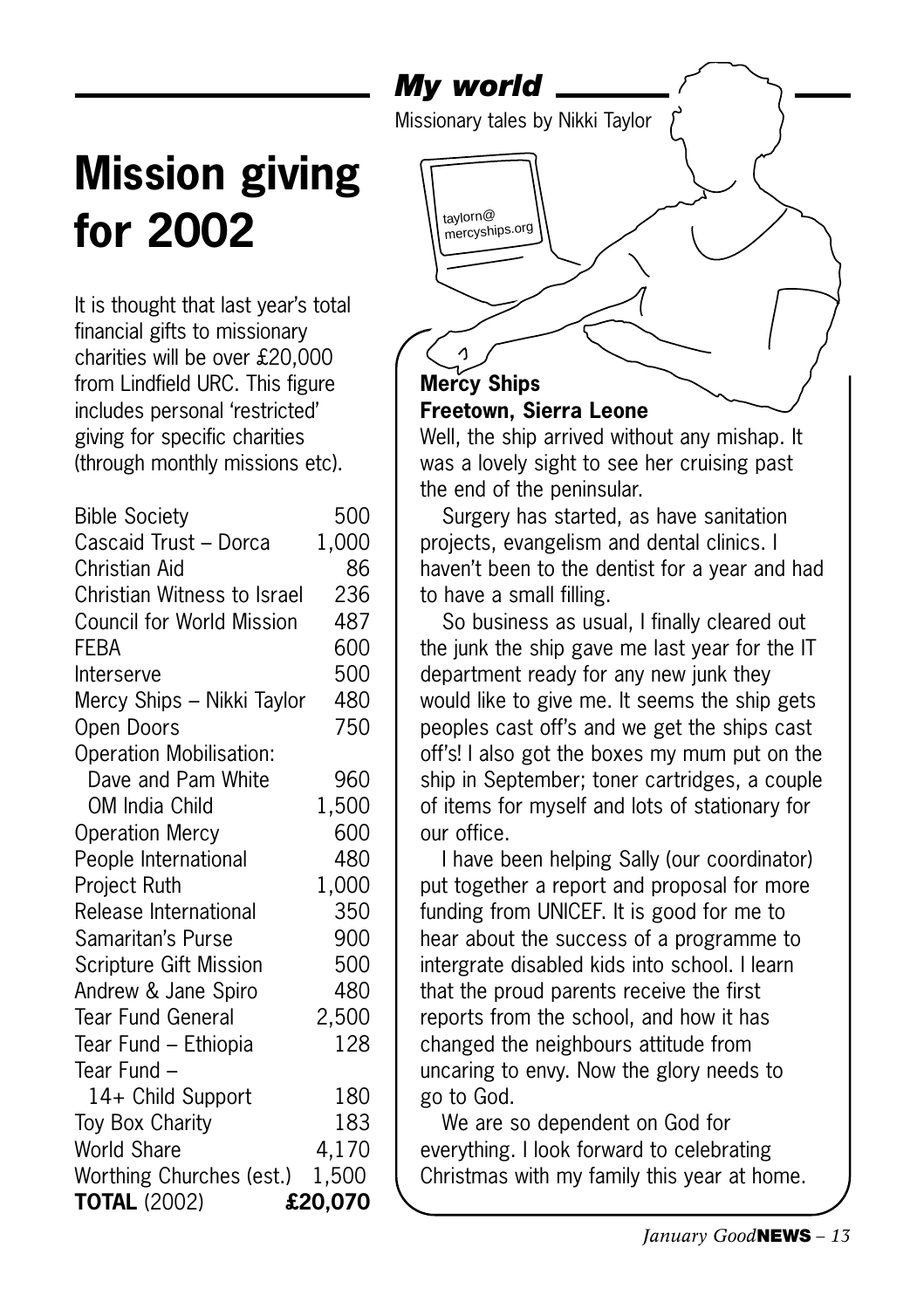**At the beginning of the Session, Matthew Heyward, having completed 12 years service as a boy in the Company, was discharged. We wish him well in his studies at Newcastle University. Matt has also qualified for the Queens Badge, and (almost) for the Silver Duke of Edinburgh Award, and we are waiting for a suitable opportunity to present him with these awards.**

James Horton was also discharged after 12 years boy service, but will continue to serve the Company with the rank of staff sergeant. We are also very pleased that Terry Heyward is continuing his work with the Company as a warrant officer. Another welcome increase to our staff is Stuart Dew, who is organising games for the Company Section on Friday nights.

Peter and Catherine Snashall are now the proud parents of a baby son, William, who arrived at the end of September.

Our Juniors and Anchors have started the session with a welcome increase in numbers, although the Company Section has dropped a little. There is little to report in the way of competitive activity, and, unfortunately, the Junior Potted Sports, normally one of our highlights, was seriously

affected by mishaps this year. On the other hand, we had the satisfaction of seeing Jim Johnson and James Horton presented with their Silver and Bronze D of E Awards by the mayor of Brighton, and a little earlier, James received his President's Badge from the battalion president. The Anchor Boys enjoyed a good afternoon's

partying at Horsham in November. In the same month, we held our coffee morning, which raised £215; our thanks to all who supported.

After last session's high point, when we held our 30th

anniversary celebrations, we are going through a period of upheaval, which will see us lose 3 more staff members, including the retirement of 2 long–serving, experienced ones. We shall more than ever need the love and prayers of the church to see us through this transition. Youth work in a church is a privilege which has its price: it needs a lot of commitment and support on the part of everyone if the potential which these youngsters represent is to be realised. *Geoffrey Cocksedge* 



"Youth work in a church is a privilege which has its price: it needs a lot of commitment and support on the part of everyone."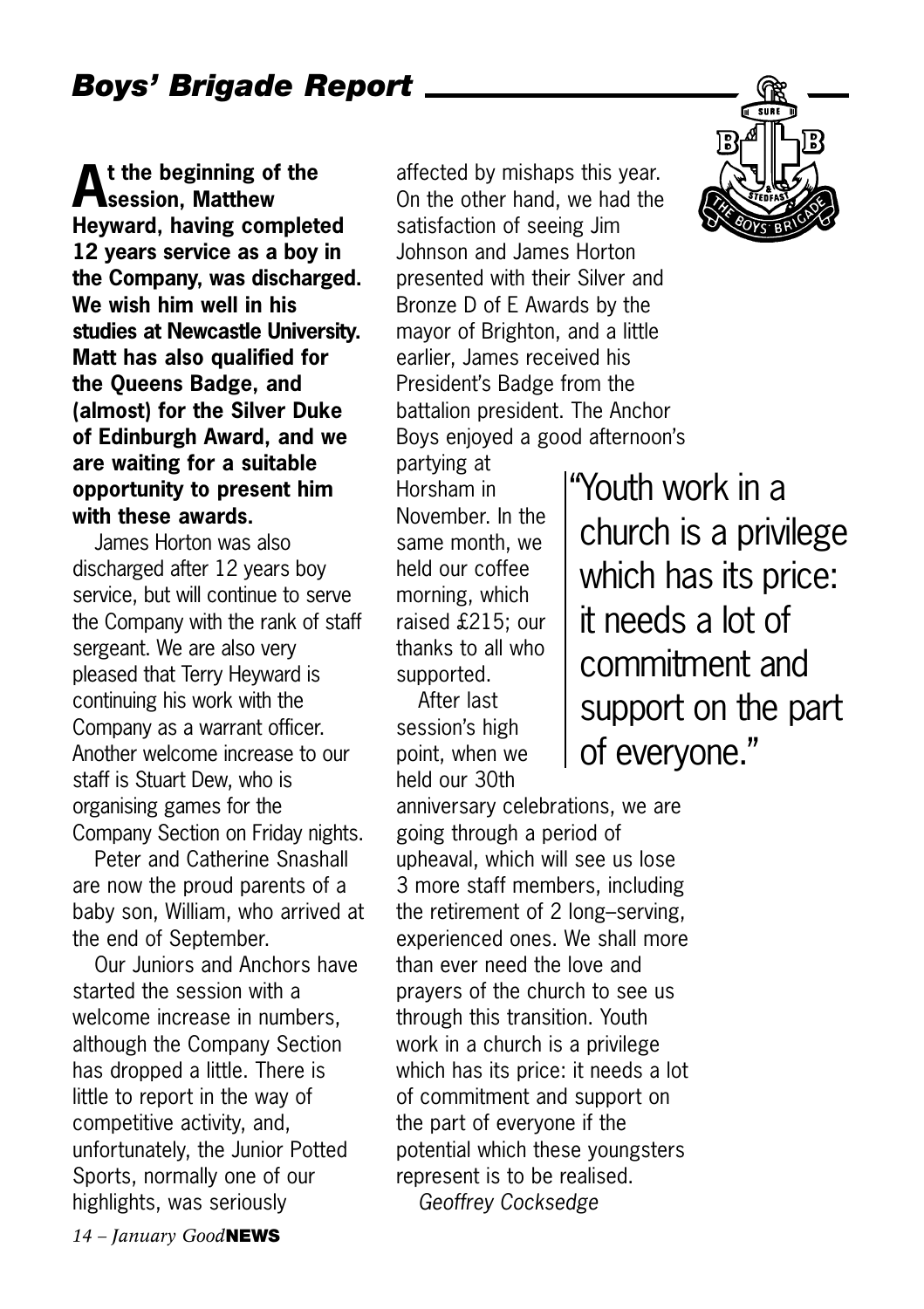#### *Twenty Questions*

GoodNEWS takes a probing glimpse into the minds of those who come to the church! Twenty Questions gives you a chance to guess the interviewee and learn a bit more about them too! This month's guest is revealed on the foot of Page 20.

- **1. Tell us one memorable date?** 19.12.2000
- **2. Why?** Nearly my last day
- **3. All time favourite film?** Titanic – 1950s version
- **4. What is your shoe size?**  $10^{1/2}$
- **5. Describe your experience of God in a single sentence...** An ever-present, close (not "from a distance"!) loving bulwark.
- **6. Jelly Babies or Jelly Beans?** Jelly Babies
- **7. Where is the furthest place that you have ever worked?** Inverness
- **8. How long have you been coming to this church?** 29 years
- **9. What year did you pass your Driving Test?** 1953
- **10. What is your greatest ambition?**
	- To see the "Rockies" again
- **11. If you met Jesus in the street today, what one question would you ask Him?** How can I thank you for saving me twice?
- **12. Who has had the greatest influence on your life?** Jesus
- **13. Where were you at the Silver Jubilee?** In Lindfield – I forget what doing!
- **14. Plain, Milk or White?** Plain
- **15. Favourite holiday destination?**

British Columbia

- **16. What would you do with the Millennium Dome?** Dump it, or give it to the Chinese as a giant wok!
- **17. Approximate height?** 5'  $10^{1}/2$ "
- **18. Most-read Bible verse?** John 3 v16
- **19. Who is your hero?** Placido Domingo
- **20. Broadsheet or Tabloid? Tabloid**

*Keep missing the church notice sheet on a Sunday?*

*Not a problem. Our church website has the news updated every week, go to...*

*www.lindfieldurc.org.uk*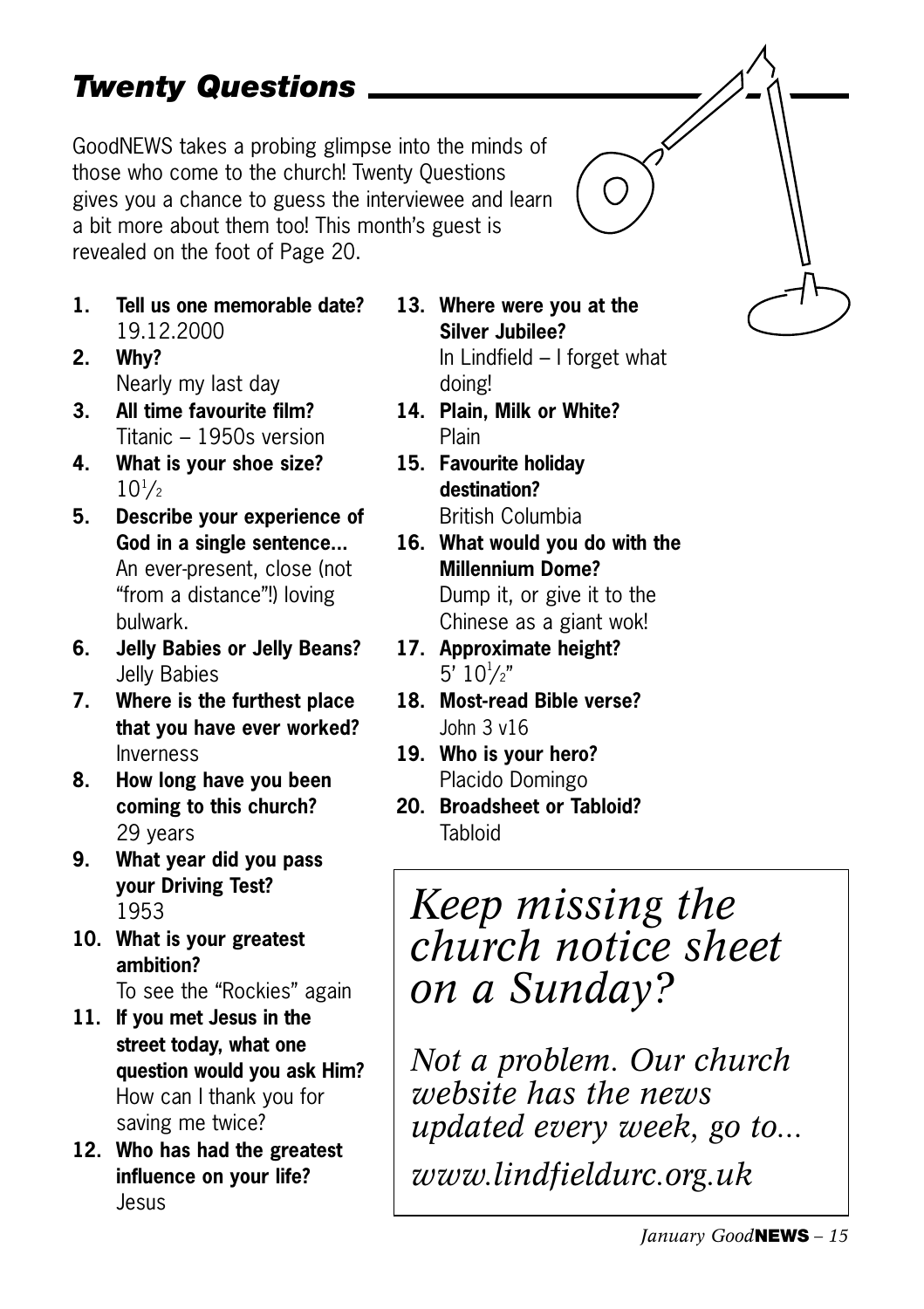# The cracked pot

**Awater bearer in India had two large pots. Each hung on the two ends of a pole, which he carried across his neck.** 

One of the pots had a crack in it, and while the other pot was perfect and always delivered a full portion of water at the end of the long walk from the stream to the master's house, the cracked pot arrived only half full. Every day for a full two years the bearer delivered only one and a half pots full of water at his master's house. Of course, the perfect pot was proud of its accomplishments, perfect to the end for which it was made.

The poor cracked pot was ashamed of its own imperfection, and miserable that it was only able to achieve half of what it had been made to do. After two years of what it felt was a bitter failure, it spoke to the water bearer one day by the stream. "I am ashamed of myself, and I want to apologise to you."

"Why?" asked the bearer, "What are you ashamed of?"

"I have been able, for these past two years, to deliver only half my load because this crack in my side causes water to leak

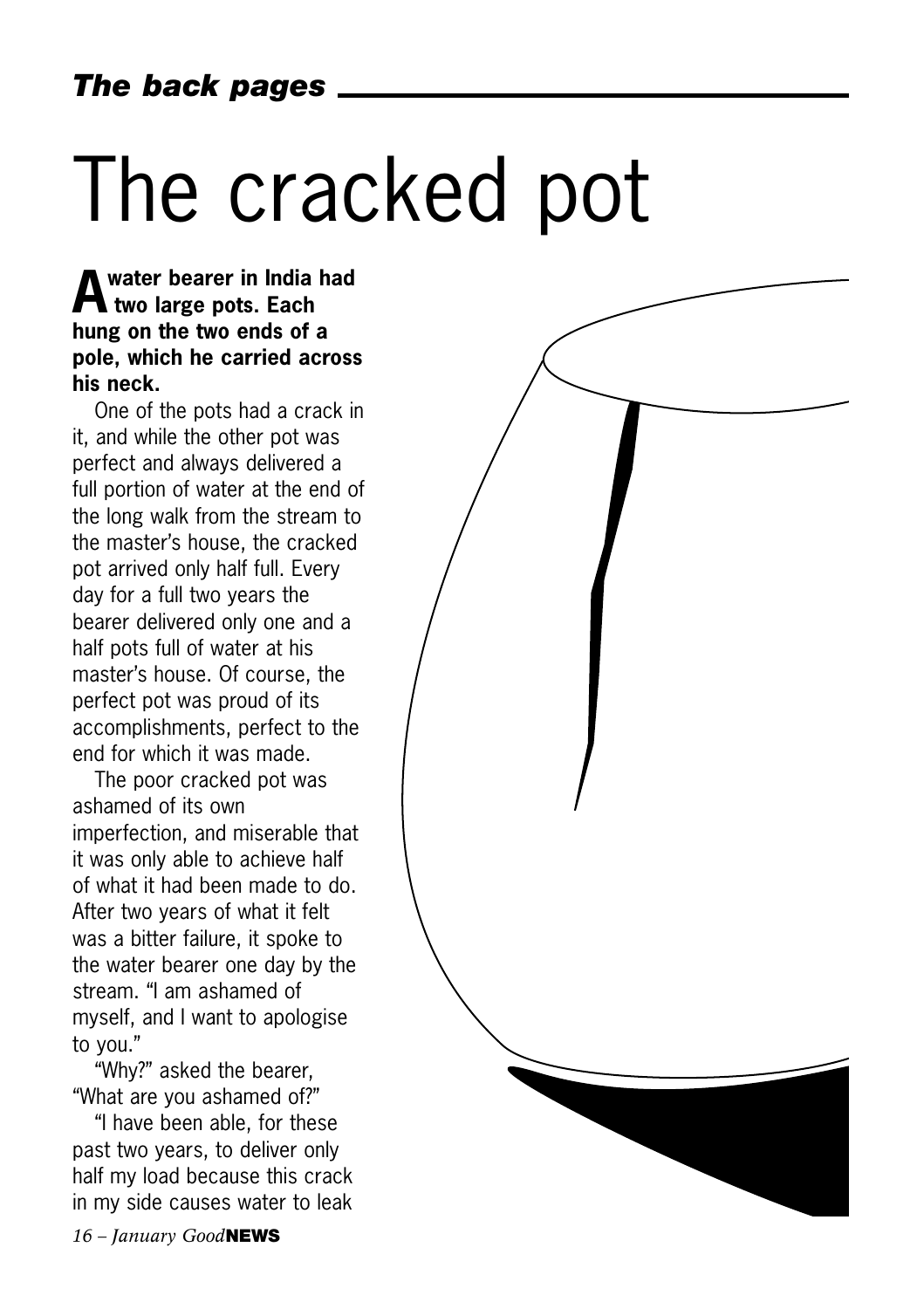out all the way back to your master's house. Because of my flaws, you have to do all of this work, and you don't get full value from your efforts," the pot said.

The water bearer felt sorry for the old cracked pot, and in his compassion he said, "As we return to the master's house, I want you to notice the beautiful flowers along the path." Indeed, as they went up the hill, the old cracked pot took notice of the sun warming the beautiful wild flowers on the side of the path, and this cheered it some. But at the end of the trail, it still felt bad because it had leaked out half its load, and so again it apologised to the bearer for its failure.

The bearer said to the pot, "Did you notice that there were flowers only on your side of the path, but not on the other pot's side? That's because I have always known about your flaw, and I took advantage of it. I planted flower seeds on your side of the path, and every day while we walk back from the stream, you've watered them, For two years I have been able to pick these beautiful flowers to decorate my master's table. Without you being just the way

you are, he would not have this beauty to grace his house."

Each of us has our own unique flaws. We're all cracked pots. But it's the cracks and flaws we each have that make our lives together so interesting and rewarding. You've just got to take each person for what they are, and look for the good in them. There is a lot of good out there. There is a lot of good in you!

Blessed are the flexible, for they shall not be bent out of shape. Remember to appreciate all the different people in your life! Or as I like to think of it – if it hadn't been for the crackpots in my life, it would have been pretty boring. Thank you all my crackpot friends.

An anonymous writer on the internet – seen in Cuckfield Parish Magazine June 2002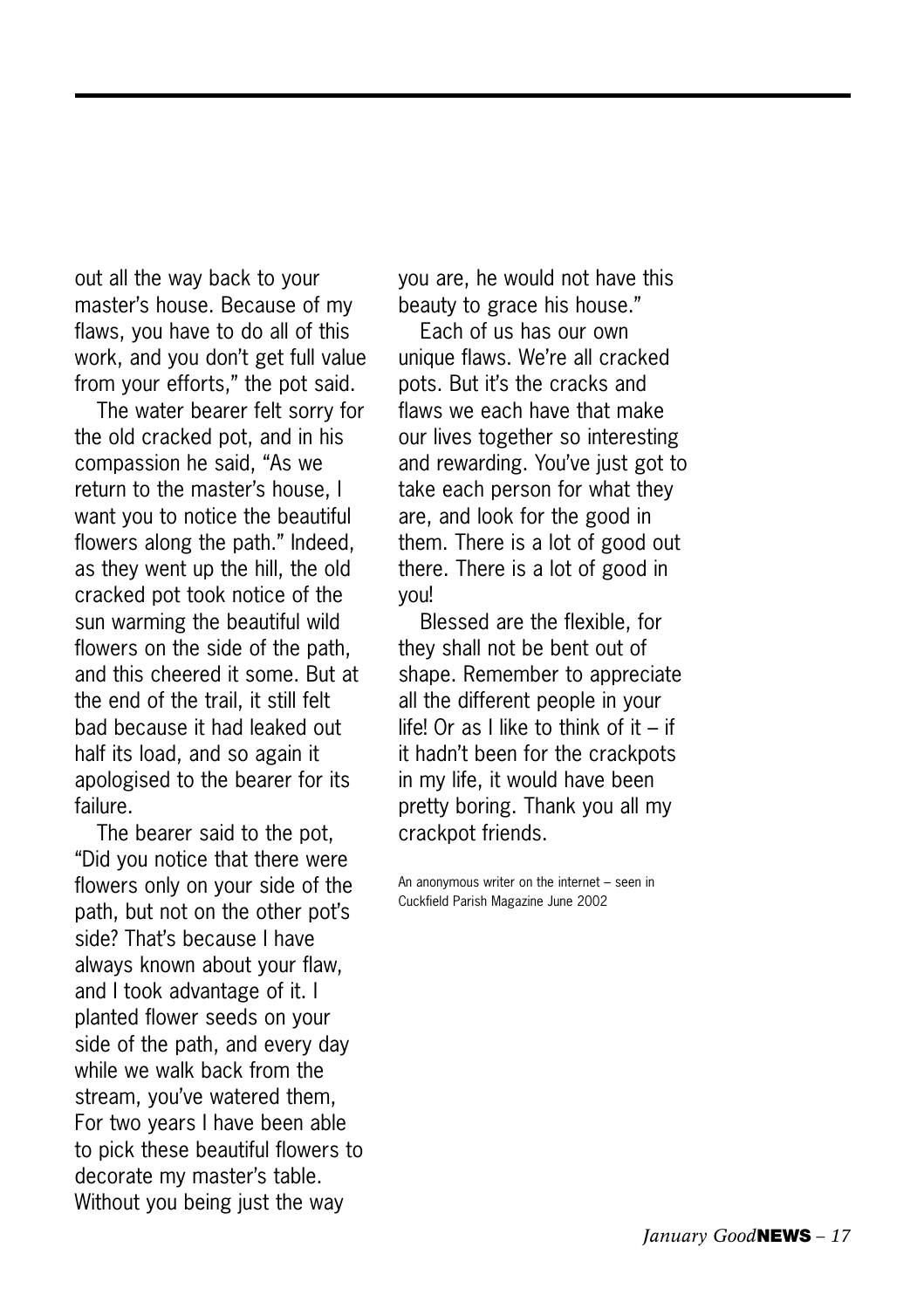# Kenco coffee challenge!

**As I was preparing the Prayer Diary for this edition of GoodNEWS a thought came to me that I felt might be worth sharing with you.** 

It stemmed from the suggestion of going through the members and regular worshippers alphabetically again this year, and upholding them in prayer, using the lovely photographs John Barling has taken, which are on display in the concourse, to help you to put names to faces.

Some folk are really good at offering hospitality to others. How about we all (if we are fit and able, of course) try to make more effort during 2003 to get to know our fellow worshippers better and invite folk to our own homes. It might be for a cup of tea or a meal, it doesn't matter which. If I may be so bold as to suggest it, and I speak to myself here as well, it is especially valuable to meet up with new members of our congregation and help them to feel at home and welcome amongst us. This is not always easy to do (especially if you are rather shy), but it is so worthwhile. I believe it could make all the difference to our fellowship and our attitudes to one another.

So, how about stepping out of your comfort zone and inviting someone you do not know very well for a cup of coffee? A key to your success – pray about it first and you will find help and strength from the Lord. You could well find it is so enjoyable that you will want to do it again and again! Please, if you can, give it a try.

(By–the–way, if you usually skip the Prayer Diary page, how about making it one of your resolutions for the New Year to use the suggestions there?)

*Fiona Tingley*

### WINTER PILGRIMAGE **1st FEBRUARY 2003**

A circular walk of about 4 miles from Scaynes Hill via Lindfield is planned for the winter pilgrimage. There will be an opportunity to see and hear about St. Augustine's Jubilee Tapestry. We shall meet at Scaynes Hill at 10.00am. As usual, you will need a packed lunch and tea/coffee will be provided at lunch time. The cost for the day will be £5 plus £2.50 for the tea.

The walk is a pleasant one and flat, although there are some stiles to negotiate and there could be some mud!

Please put your name on the notice in the hallway before January 12th.

*More details available from Barbara Shepherd or Priscilla Walden.*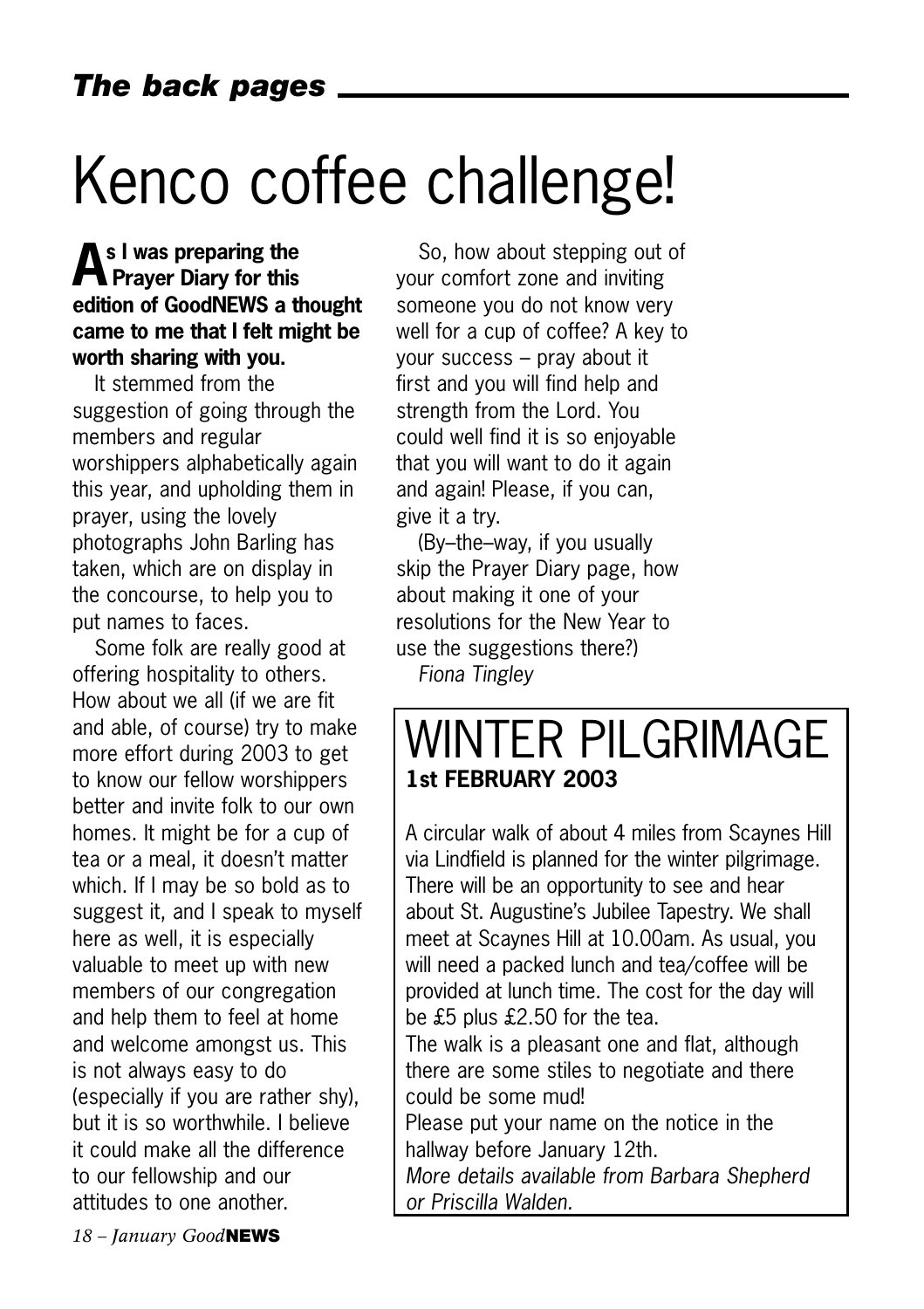#### *The back pages*

# Global village

**If we could shrink the Earth to a village with a population of precisely 100 people, with all the existing human ratios remaining the same, there would be ...**

57 Asians 21 Europeans 14 from the Western Hemisphere (North and South) 8 Africans

52 would be female 48 would be male

70 would be non-Christian 30 would be Christian

89 would be heterosexual 11 would be homosexual

6 people would possess 59% of the entire world's wealth and all would be from the United States

80 would live in sub-standard housing

70 would be unable to read

50 would suffer from malnutrition 1 would be near death 1 would be near birth 1 (yes, only 1) would have a college education 1 would own a computer

*Author unknown. Contributed by Hilary Shepherd*